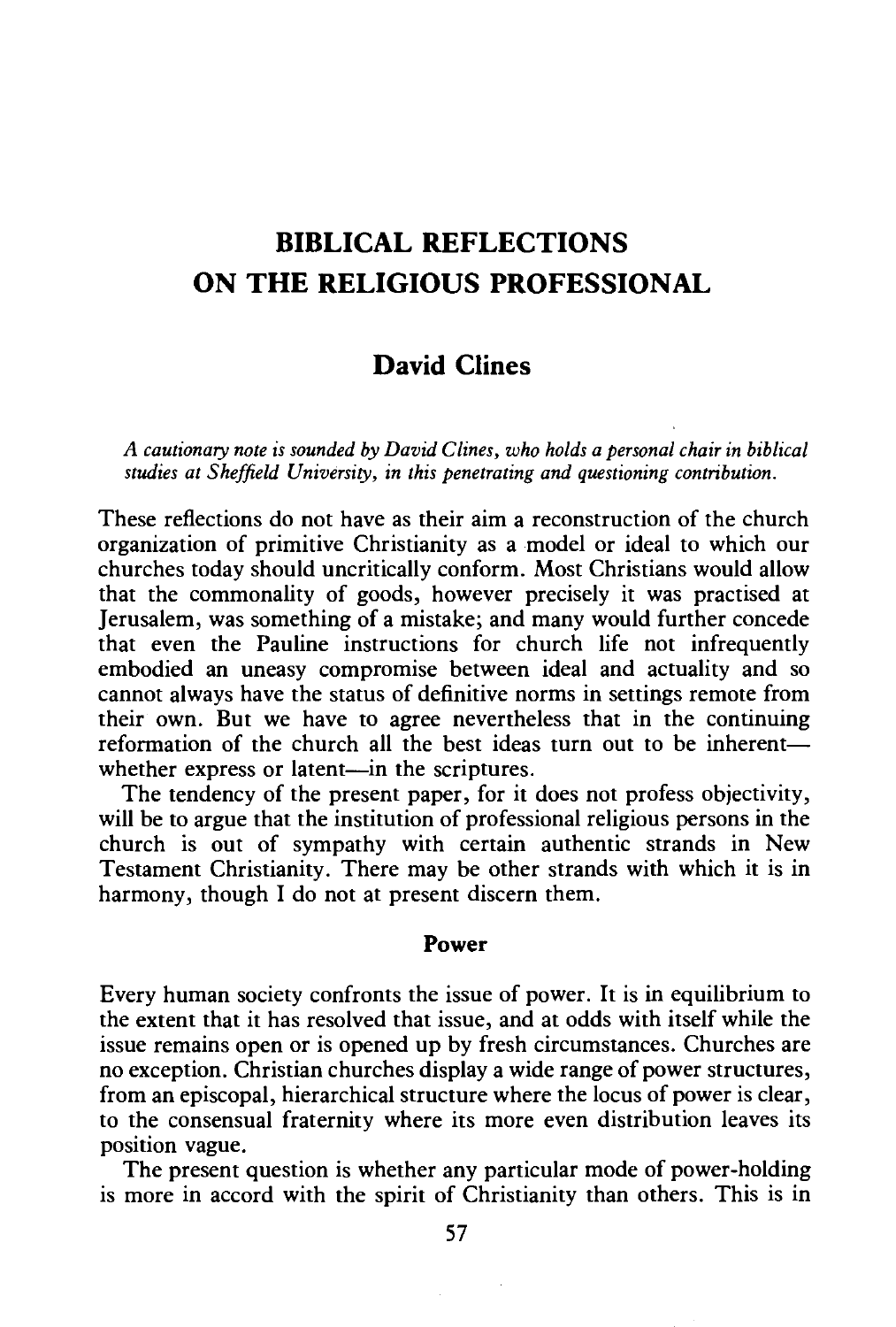principle an easy question, for there are clear teachings of Jesus on this very subject. In the narrative of the disciples' dispute over power (Matt. 20:20-28 // Mark 10:35-45 // Luke 22:24-27), Jesus explicitly contrasts the nature of power in secular society with the structure of the community of his followers. His words are subversive of normal patterns of relationships in human society, in which it cannot make sense that the greatest is the slave (Mark 10:43). The question of power is equally addressed in his saying, 'Whoever humbles himself like this child is the greatest in the kingdom of heaven.' (Matt. 18:4; cf Mark 9:35; Luke 9:48), and in his action of washing his own disciples' feet (John 13: 12-26). The Roman Catholic biblical scholar John McKenzie writes:

These ... sayings are more than conventional exhortations to a vague humility. Children, lackeys, and slaves in ancient society were not the bearers of authority; indeed under most prevailing law they were not even persons. The saying of Jesus not only forbids self-assertion in general, but in particular that kind of self-assertion which is seen in the exercise of authority. Effectively his answer to the question of who is the greatest among the disciples is: no one  $\ldots$ .

If Jesus had wished to say that those in authority should rule with justice and kindness, there are a dozen ways in which this could have been said. But such words as 'rule' are exactly the words which he did not use. The sayings reveal a new conception of society and of authority, which must be formed not on the model of secular government, but on the mission of Jesus himself.<sup>1</sup>

In this respect Jesus stands in opposition to religious social norms of his own day, inherited from the social structures of ancient Israel and the Roman world. But there is not simply a conflict between Jesus and the Old Testament on this issue, for the Old Testament itself displays a radical questioning of traditional power structures. Such questioning is not incidental; it forms the theme, so it may be argued, of the Deuteronomistic History (Joshua-2 Kings) of Israel. That work sets forth the view that every institution of authority that has been known in Israel's historymilitary leaders, judges, priests, prophets, and kings--even when the institution has been introduced as a divine gift, has failed and has brought Israel into its present condition of exile. The indictment is not against sinful human nature in general but precisely against institutionalized authority, the structure of power. It is striking too that in several eschatological passages about rulership deliberately unmasterful and power-free imagery is used (lsa. 42:2, the servant does not lift up his voice; 50:4-6, the servant is disciple-like, and suffers calumny; Isa. 53; Zech. 9:9, the king is humble and riding on an ass). Equally significant is the absence of any messianic figure from the majority of depictions of Israel's future bliss; even an ideal authority figure is not indispensable in the eschatological society.

It cannot be said that the church, historically speaking, has had any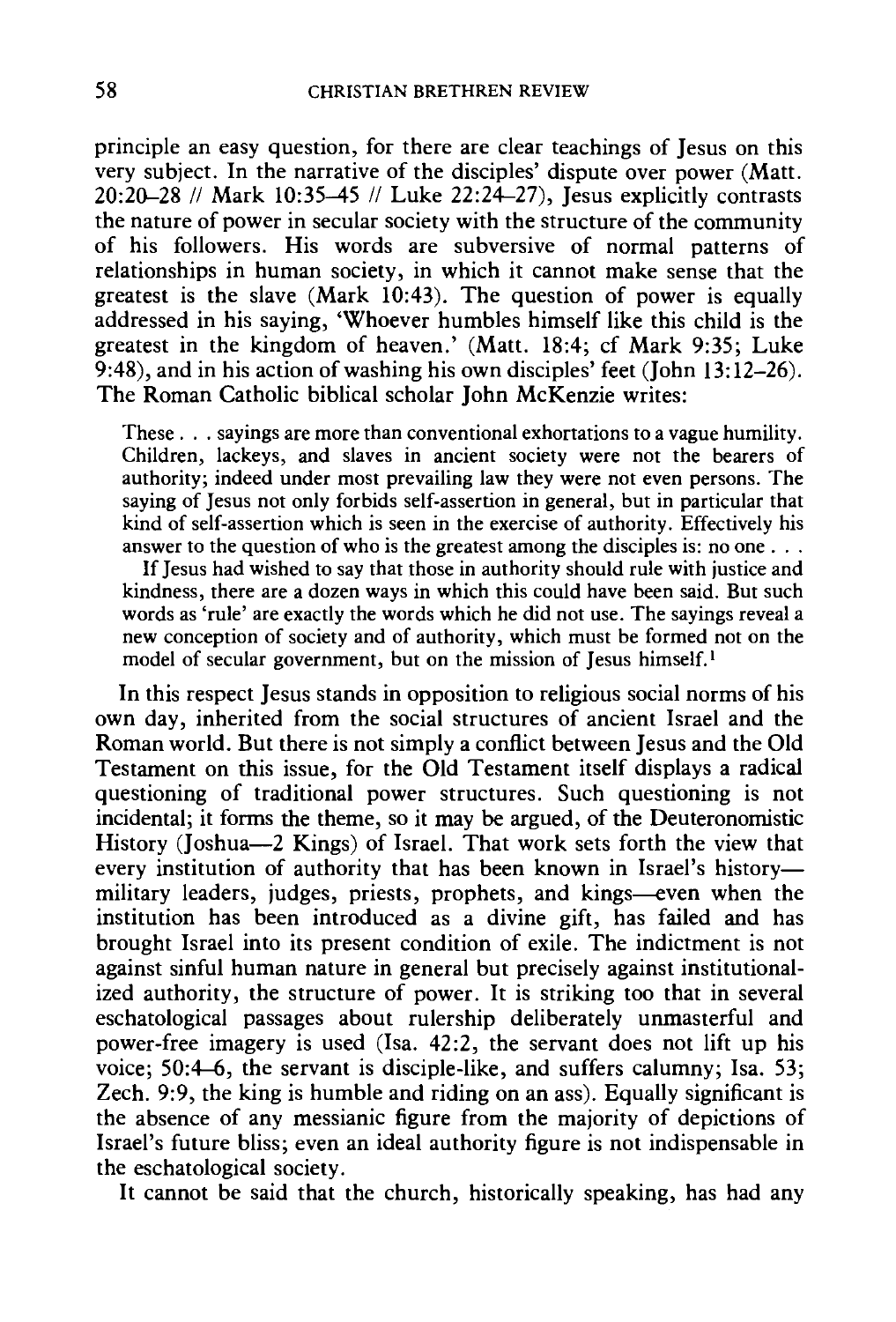kind of success in realizing the teaching of Jesus or the expectations of the Old Testament in regard to the issue of power in the church. Every hierarchical system is structurally inimical to this gospel, however nice the people involved in it are. (I say the gospel, and not just the teaching, of Jesus, because his vision of society not organized according to power is itself a gospel of freedom from tyranny.) And every major Christian denomination is structured hierarchically.

A congregationalist church polity—however defective in other respects its adherents may be-is in principle and systematically a rejection of the power structures that are as typical of the Christian church generally as they are of secular society. It must be defended as an authentic expression of what is perhaps Jesus' most fundamental teaching on the church.

I would contend further that faithfulness to that teaching would also inhibit the concentration of power in the hands of any individual within the congregation. To godly servants of the Lord and the church engaged in full-time Christian work it may sound farcical to speak of concentration of power in their hands. But it would be burying our heads in the sand not to acknowledge that professionalism brings power, whether welcome or not, whether noticed or not. The continuity, experience, and growing expertise of the religious professional—whatever benefits there may be cannot fail to develop his power vis-a-vis the congregation who not only *(ex hypothest)* lack what they have engaged him to provide, but become progressively more powerless in proportion to his growth in power. I hasten to add that every such power-holder worthy of his office will do all he can to mitigate the effects of this syndrome, often with good success, but such mitigation should not cloud the fact that the professional power syndrome is in operation.

Suppose a congregation appoints a youth worker. They do so because they collectively feel unable to do for the young people of the church what they feel should be done. But they are different from another congregation which has the same need and the same incapability because they have money and the others have not. They hire a youth worker who already has experience and training, know-how and skills beyond the ordinary. If he is not very good, equipment he wants and visits he wants to organize will often be denied him and he will be relatively powerless. But if he is expert and successful he will acquire power, power with the congregation for getting what he needs for his work, thus--perhaps without even realizing it-entrenching himself further, making himself indispensable, improving his job security (which he has as much right to as members of the congregation have). The congregation thought it was buying a talent; but it was hiring a man-with a completely different relationship to the congregation from every other member: built upon the cash nexus is the professionalism, which is what the worker has to sell, and what the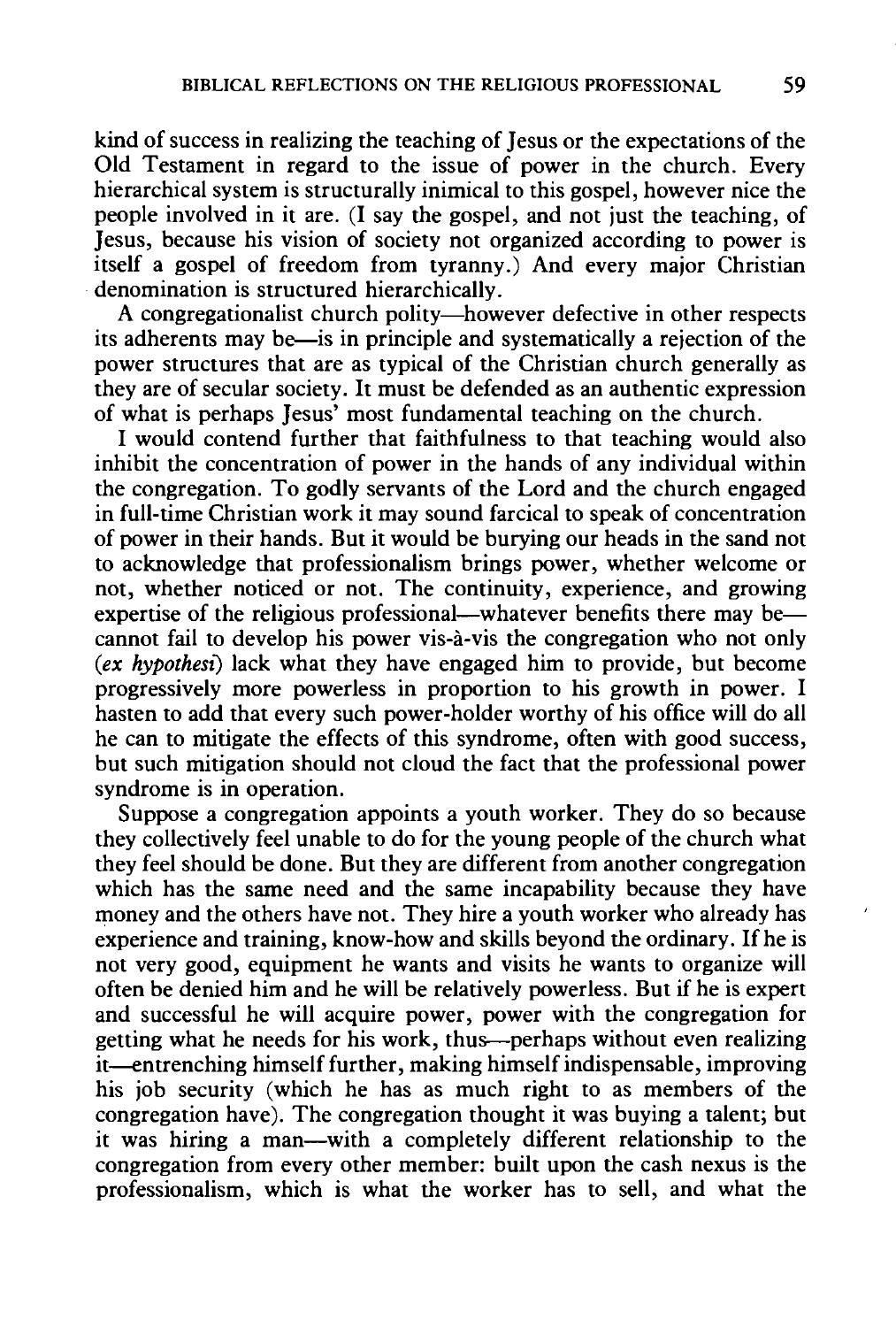congregation is buying. And with the professionalism they have bought a centre of power.

A simpler example: in my church A the last person out switched off the lights and locked the door. You could stay as long as you liked. In my church B we had a (paid) janitor. Everyone had to be out in time for him to catch his bus. You couldn't tell him that you would lock up for him because that would suggest his job was dispensable, that he wasn't worth the money. What's the point of paying a janitor if anyone could do his job? So he had the power to turn people out. He was embarrassed about it. His profession (confirmed by the cash nexus) gave him a power he didn't really want.

### **Office**

The question here is whether the notion of 'office' in the church is characteristically Christian. By the notion of 'office' I mean the idea that an individual may be so identified with a function in the congregation that he may be said to 'own the job' (as they say in the Australian civil service). If, as I will argue, it is not characteristically Christian it follows, I think, that a 'professional' ministry cannot be either.

It may or may not be relevant that Jesus did not apparently develop offices (or specialisms or titles) among his disciples. There are of course the Twelve, but they do not seem to be functionally different from the Seventy, for example, or from the wider group of disciples—who are often 'confusingly' inseparable from them. The only functional distinction appears to be of Judas, as the treasurer. Other functions seem to be discharged collectively or interchangeably.

Perhaps more to the point is the practice of the Pauline churches (excluding the churches of the Pastorals for the moment). Inasmuch as every function in the church is regarded as a divine charism, no individual can properly be said to function as a professional or expert or official. It is widely believed, indeed, that Paul worked with the idea of at least three offices or orders of ministry, apostles, prophets and teachers (cf 1 Cor. 12:28). This view, however, seems to me mistaken. For not only is it impossible to draw lines of demarcation between these 'offices' (which should be possible, even with our imperfect historical knowledge, if different persons filled different offices), but also the list of 'offices' varies in other Pauline writings (apostles, prophets, evangelists, shepherds and teachers, Eph. 4: 11; prophecy, service, teaching, exhortation, 'contribution', acts of mercy, Rom.  $12:6-8$ ). This suggests that what is named are functions, rather than offices-activities that may be performed by different persons at different times rather than the official responsibilities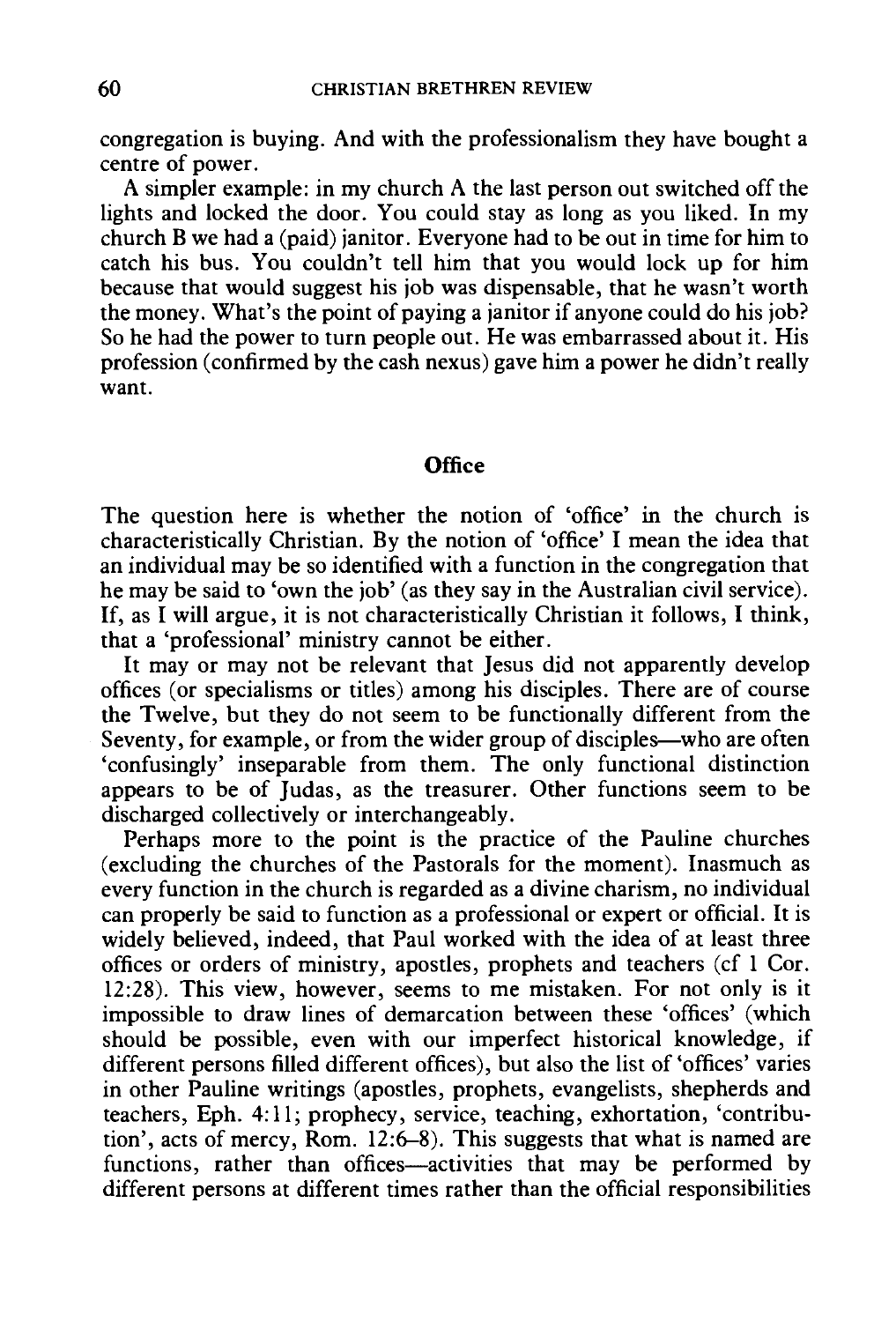of designated individuals. 2 Such an understanding seems confirmed by two factors in the context of 1 Corinthians 12:28ff. One is that the matter of differentiation of ministries (functions) has already been raised in verses 4-11 under the heading of *pneumatika,* charismata meant to be practised within the context of congregational worship; these various utterances are directly manifestations of the Spirit  $(v, 7)$  and so not the differing contributions of differently designated church officials. The same is likely to be true of the ministries of verses 28ff; though they operate on a broader front (the whole life of the church rather than simply occasions of worship) there is a good deal of overlap and hence parallel (prophecy, healing, tongues). The second factor is the extensiveness of the list of verses 28ff. It is indeed conceivable, in theory, that Pauline churches had designated 'teachers' and 'prophets', but it is inconceivable that they had 'orders' or classes of miracle-workers or tongues-interpreters. The implication is that if 'miracle worker' was not an office, neither was 'teacher'. <sup>3</sup>

I reach the conclusion that in the Pauline church at Corinth (and also in the non-Pauline church at Rome), at least, there were no designated ministers, no bishops, deacons, elders, teachers, prophets, healers as such-though no doubt such functions were being carried out. It is important what we make of this fact. It would be wrong to attempt to ape this particular form of primitive Christianity as an arrangement attested in the New Testament and therefore normative. What we need to know is whether such a structure of a congregation was perceived as embodying some characteristically Christian idea or belief. The answer is pretty plain: the diversity of gifts, their coming to expression in different individuals at different times, and their cumulative value for the life of the congregation, are seen as evidences of the Spirit's activities. Even routine and inconspicuous functions within the church are perceived as executed through the specific apportionment of charismata. Not all, indeed, are speakers with tongues or healers (12:30), but any can be, if the Spirit chooses. No one is locked into a particular role, no one is designated a foot or hand or eye of the body, everyone may legitimately desire better charismata for they will not be doing someone else out of a job or invading their sphere.

Any congregational structure, therefore, that allocates specific roles to specific individuals is inimical to the operation of the Spirit-whatever else may be said on its behalf. And the more formal that allocation is—say by the engagement of a professional person who is appointed to his office by a religious ceremony of laying on of hands—the more the freedom of the Spirit is restricted and the more the church suffers the 'routinization of charisma'. 4

Christianity on this point is sharply discontinuous from the Old Testament. There the religious wellbeing of the community is dependent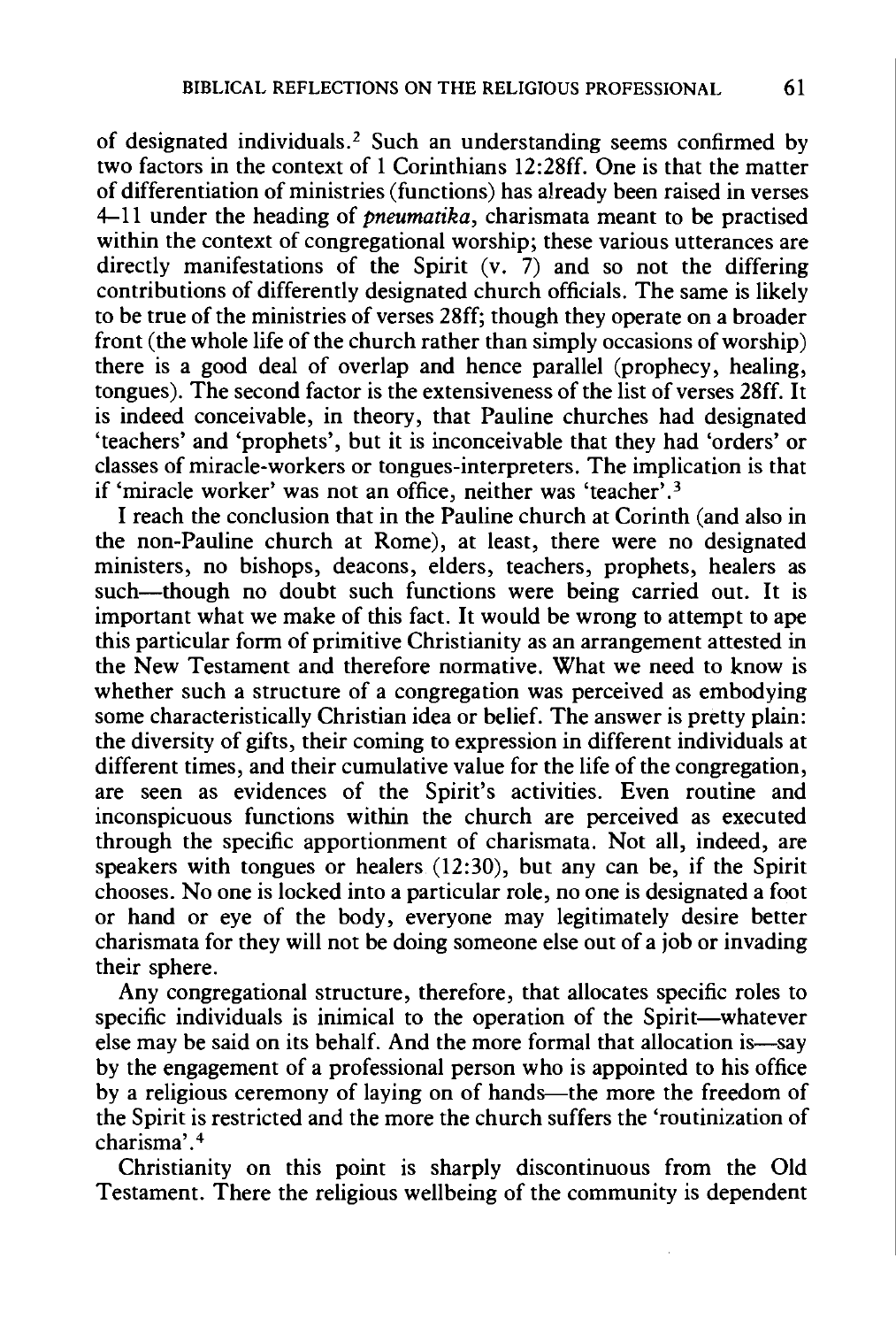upon the activities of a professional religious class of priests who act as mediators between the holy and the secular. Because they belong to the sphere of the holy, they themselves are 'holy', ie belonging to God, in a sense that the rest of Israel is not. In Christianity the distinction between professional, holy persons and the rest of the community is abolished, not by eliminating the category of the holy but by extending it. It is now the community as a whole who are the 'saints', 'the holy ones'. There cannot therefore be any group within the Christian church that corresponds to the Israelite priesthood; it is the community as a whole that collectively performs a priestly function (1 Pet. 2:5, 9; Rev. 1:6; 5: 10; 20:6). The analogy drawn already in 1 Clement  $40-44$  between the threefold hierarchy of high priest, priest, and Levite and the threefold Christian ministry points up the contrast between an authentic Christian structure of the congregation and one that lives under the shadow of alien institutions.

We should not of course overlook the fact that the Old Testament itself envisages a re-shaping of structures that is in line with this strand in Christian theology. The realm of holy, for example, is seen in Zechariah 14:20f as indefinitely extensible-as far as farm-horses and 'every pot in Jerusalem and Judah'; this implies the abolition of the distinction, in the new age, between priests and non-priests. The Joel prophecy of the pouring out of the Spirit on 'all flesh', with sons and daughters prophesying, and old men and young men alike (not differentiatedly) receiving visions, is explicitly viewed in the New Testament as characteristic of Christianity (Joel 2:28f; Acts 2:16-18). The idea of specific and regular roles cannot be integrated with the concept of the church as a community sustained by the Spirit.

What about the institution of elders, which, it cannot be denied, was an official role in some primitive Christian churches (though not in Greece or further west so far as the evidence goes)? Luke has Paul and Barnabas appointing elders in churches of Asia Minor (Acts 14:23), we find elders at Ephesus (20: 17), and see Titus being commissioned to appoint elders in every city in Crete (Tit. 1:5); and of course the Jerusalem church has its body of apostles and elders (Acts 11:30; 15:2, 22; 16:4). The striking fact is that the institution never receives any theological justification in the New Testament (unlike the elaborate theological buttressing and refinement Corinthian church practice receives). It is a fact of (some) firstcentury church life, but it does not cohere with any specific Christian teaching. Of course, given that a congregation is governed by elders, it is the duty of those elders to exemplify Christian virtues and of an apostolic teacher to spell out what the requisite virtues are  $(Tit. 1:6-9)$ . But that is not the same thing as saying that a church without 'appointed' elders is defective. The institution of elders was equally at home in Judaism and in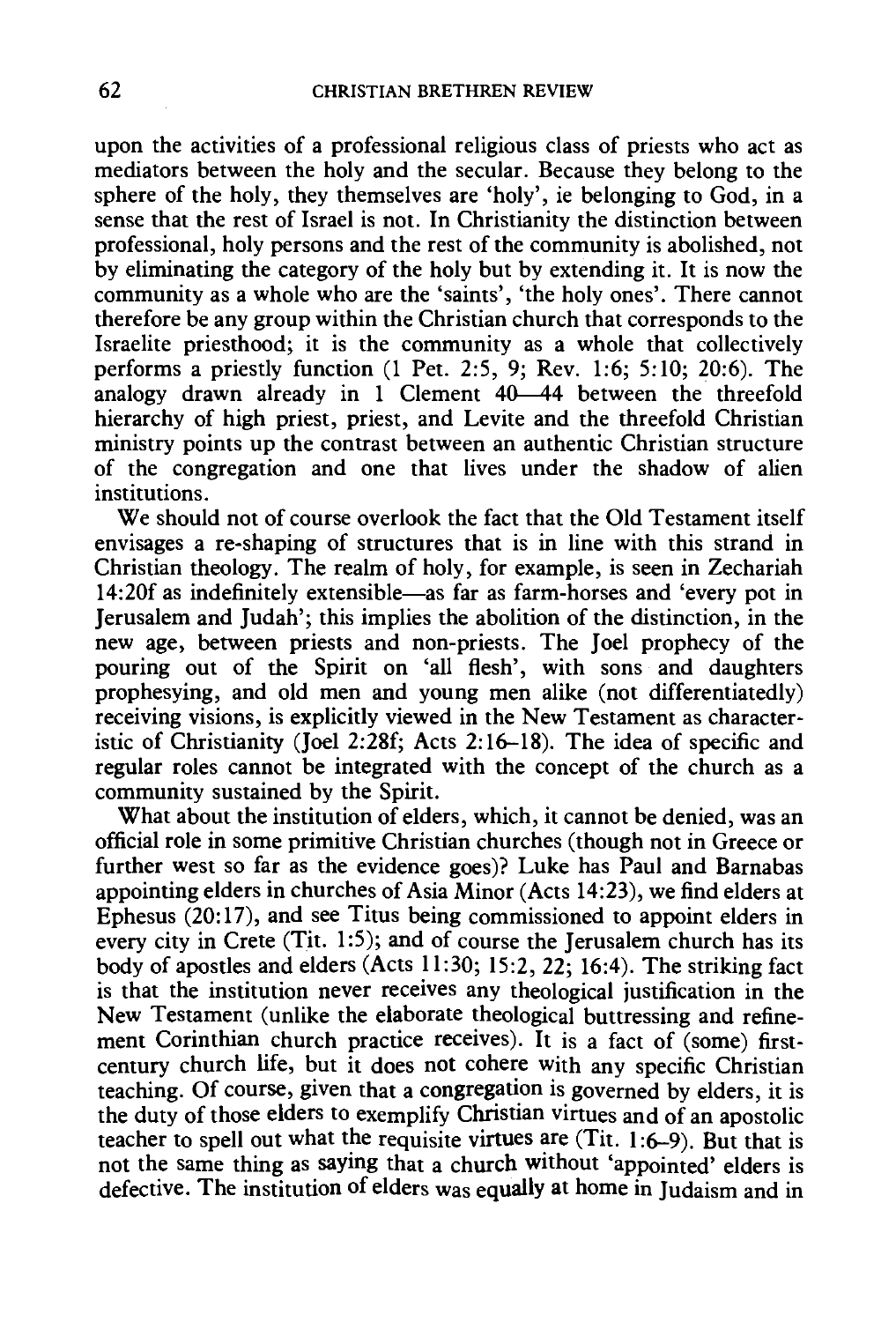the local government of Hellenistic cities. 'It was only natural that the church, once organized as a collective body, should adopt the institution', writes  $M$ . H. Shepherd;<sup>5</sup> natural, yes, but not necessarily in accord with the radical Christian programme of a new conception of social structures. It had its values (like Paul's vow) in a society where it was a familiar organizational form, but it is open to question whether it has the · theological staying-power to entitle it to last into our century.

The main issue here, however, is not the institution of presumably 'unprofessional' elders, but the questionableness of 'professional' roles within the church.

## **Provisionality**

It is a marked feature of the activities of Jesus and of the early church that an air of provisionality, of interim arrangements, surrounded them. I would suggest that permanent or long-term commitments by the congregation (such as church buildings and church professionals) tend to mask the theme of provisionality that is integral to the Christian message. However 'realistic' it is to assume that the return of Christ is not 'at hand'. it is always taken for granted in the New Testament that an expectation of an imminent Second Coming is the only legitimate Christian posture. And however, 'realistic' demands for stability may be, the New Testament is everywhere promoting a shaking of the foundations. It may be forgivable to crave more solidity than the peripatetic rabbi or a roving apostle allowed themselves, but what is forgivable can only be a fault; and it is strange that the church should build into its structure elements that proclaim *sotto voce*  that, to be frank, all things continue as they were from the beginning of creation.

Jesus is an itinerant preacher who has foresworn family and home. In this he has no role model, traditional or contemporary (the Cynic travelling teachers can hardly be his model). His lifestyle can only be one deliberately adopted to enflesh the breaking in of the kingdom of God. He, and it, appear now here, now there; he encounters people with the message of the kingdom and calls for instant response. His hearers don't get second chances, time to think things over or bury their dead. The kingdom arrives fitfully, whimsically (according to its own will), presents itself as a once-in-a-lifetime opportunity, and demands the risk of every certainty. Through all his preaching runs a sense of urgency and unsettledness.

As for his disciples, the very notion of sending them out in mission is a reversal of rabbinic practice in the direction of his own unsettledness (rabbis gather disciples into an academy). His mission-charges to the twelve or the seventy, which must also be the model for the Great